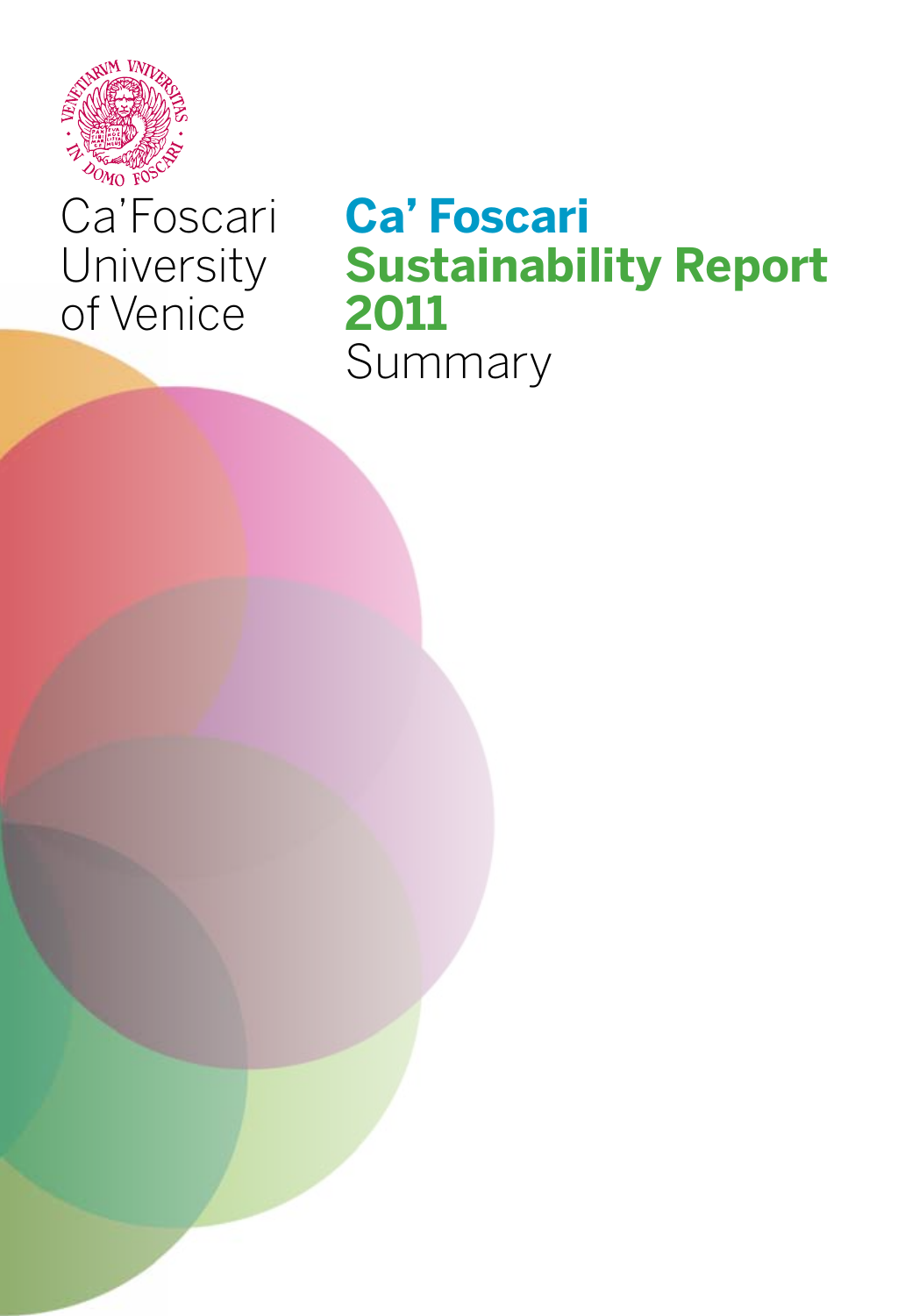# About the report

**For the second time, the results obtained by Ca' Foscari relating to the objectives of the Sustainability Commitments Charter (Carta degli Impegni di Sostenibilità) have been published in an annual report, available online at www.unive.it/sostenibilita. This is a summary of that report. The report has been upheld by the university as the principal tool for dialogue with its stakeholders on topics related to sustainability, in accordance with its commitment to transparency and its desire to reinforce a system that monitors, evaluates and verifies the commitments.** 

**In order to increase access to the document, this year Ca' Foscari has also decided to publish the report in English, and at the same time to launch www.unive.it/sustainability, an English version of the website dedicated to sustainability. The university is aware of the importance of networking at an international level, especially for issues that require a global outlook.**

### **www.unive.it/sustainability**



# Contents

| Ca' Foscari University of Venice 1                 |  |
|----------------------------------------------------|--|
|                                                    |  |
| <b>Sustainability Commitments Charter (CIS)  3</b> |  |
|                                                    |  |
|                                                    |  |
|                                                    |  |
|                                                    |  |
| Monitoring of focus points in the CIS 7            |  |
|                                                    |  |
| <b>FOCUS ON</b>                                    |  |
|                                                    |  |
|                                                    |  |
|                                                    |  |
|                                                    |  |
|                                                    |  |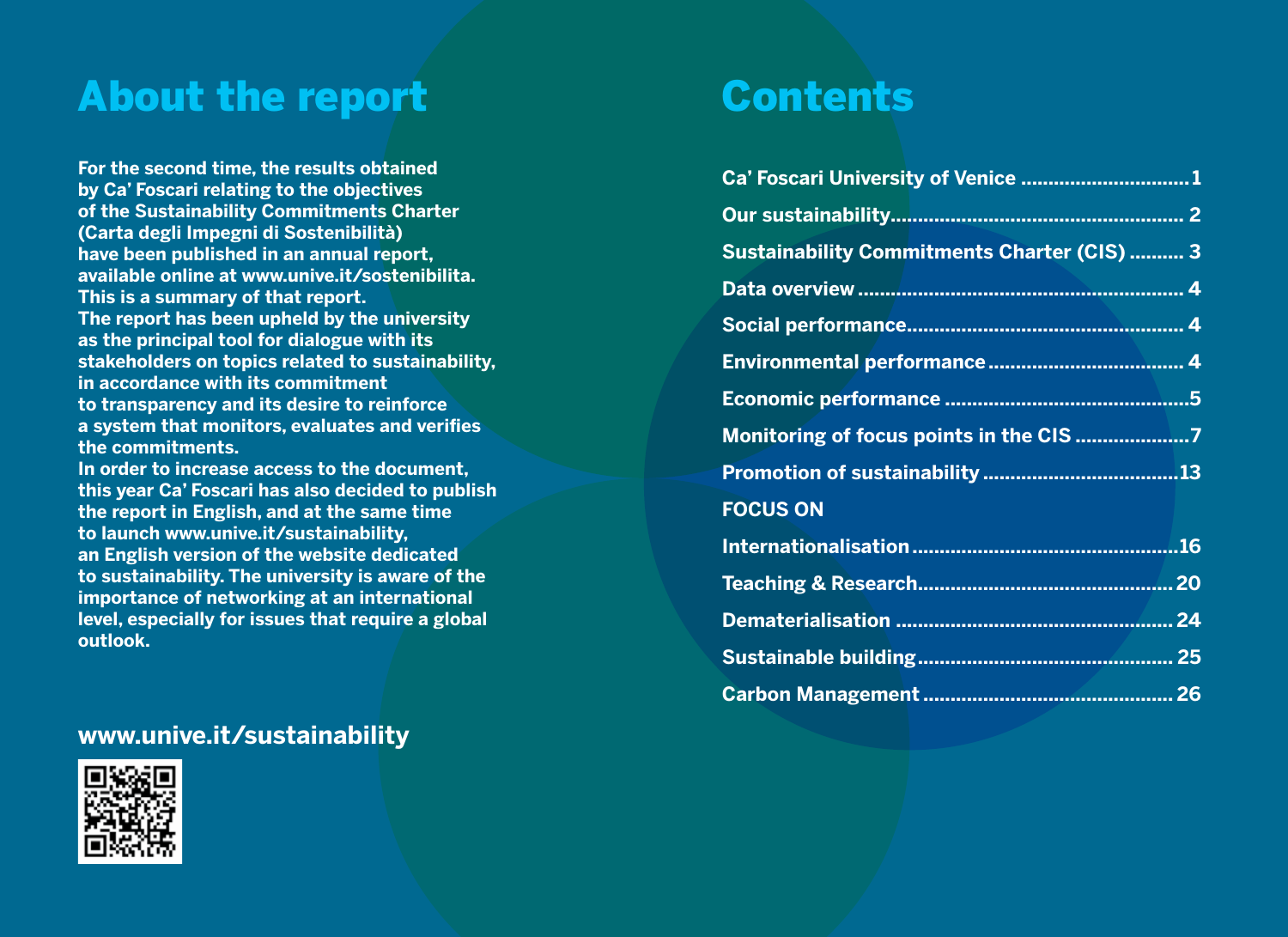## Letter from the Rector

*Sustainability is a value that is now of strategic importance to our society. It is a concept which acts as a guideline, with social, environmental and economic dimensions. We can no longer imagine embarking on any sort of activity without including sustainability amongst the key factors to support our choices. Acting and thinking on the basis of this criterion creates positive processes, with multiple effects on all areas involved. It is a large-scale and long-sighted choice to make.*

*For this reason we have made sustainability the main inspiration behind the new Ca' Foscari, and this second Sustainability Report summarises all the results achieved up to now. Whilst the first report was a novelty for everyone, not just for those in Venice and the Veneto region, this second work confirms the structured path which has already become a fundamental part of our university. Prof. Chiara Mio, my delegate on Sustainability, and the staff that have worked with her on these issues, have created a real behaviour model and a system to monitor, evaluate and verify the commitments that can make Ca' Foscari a pioneer in this field.*

*It is therefore an honour for me to be taking this publication to the United Nations Conference on Sustainable Development in Rio de Janeiro in June. It shows how each of us can make a significant and decisive contribution in the field of sustainability. Acting, in other words, from the bottom up, with everyone doing what they can, adding a small piece to a much larger jigsaw. The University can and should have a role in this process. Ca' Foscari has not only created a platform for sustainability, it has taken on a leading role, thanks to its close collaboration with the Italian Ministry of the Environment. The Ministry has found our university to be a reliable partner, scientifically prepared, structurally dynamic and ready for action. Of the many initiatives we are pursuing, some have a larger symbolic impact than others: submitting theses only in a digital format, online student records, and feedback forms, once printed, are now delivered by computer, for example. But it is the sum of the many changes, both big and small, which really counts. And that is what this Report shows. It aims to bring together all the initiatives and investment put in place to make our university more sustainable.*

Rector Carlo Carraro

# Ca' Foscari University of Venice

Ca' Foscari University, founded on 6<sup>th</sup> August 1868, was the first Business School in Italy, and the second in Europe. Today it is a modern university with around **20,000 students**, and more than **5,000 new students** every year.

On the initiative of the Rector Carlo Carraro, this year Ca' Foscari completed a restructuring of the university: students can now chose between **45** degree courses managed by **8** Departments, which carry out both research and teaching, and **6** Interdepartmental Schools, which provide multidisciplinary programmes.

In addition, the **Summer School**, the **Ca' Foscari Challenge School** and the **Doctorate School** manage summer courses and international exchanges, advanced training courses and doctorates respectively.

The university delivers research, consulting and training activities for third parties, has strong relationships with many cultural institutions, both nationally and internationally, and organises approximately **800** events every year. The university's Libraries stock over one million volumes. The **Fondazione Università Ca' Foscari Venezia** (Ca' Foscari University Foundation), managed by the Italian Ministry of Education, University and Research (MIUR), is an integral part of the university, supporting relationships with businesses both for work placements and for full time training.

#### **Teaching**

#### **2010-11 academic year**

| Bachelor's degree courses on offer       |     |
|------------------------------------------|-----|
| Master's degree courses on offer         | -33 |
| Specialist Master's (1st level) on offer |     |
| Specialist Master's (2nd level) on offer |     |



#### 1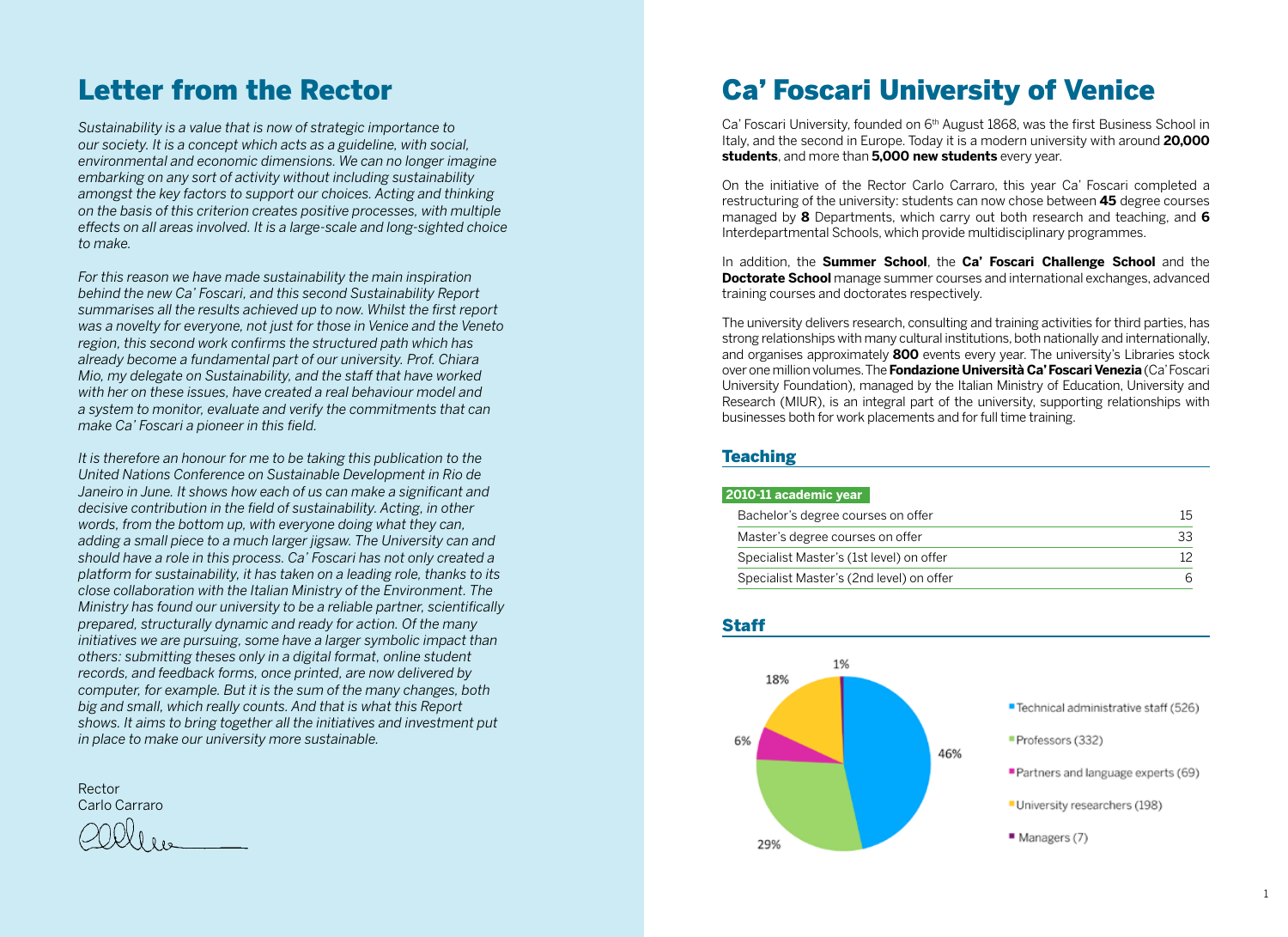# Our sustainability

Since 2010, Ca' Foscari University of Venice has undertaken to include sustainability in all the university's activities, integrating it into the existing processes and procedures with the active involvement of all staff.

This involved launching a **systematic report into the university's responsibilities and duties** towards its internal and external stakeholders, following the principles of Corporate Social Responsibility (CSR) and adopting practices that considered issues related to the environment, ethics and corporate governance.

The job of coordinating and monitoring these projects was entrusted to Prof. **Chiara Mio**, Rector's Delegate on Environmental Sustainability Social Responsibility, together with the **Process and Project Management Office**, a pre-existing internal structure.

This led to the publishing of the **sustainability policy**, a document in which Ca' Foscari highlighted strategic focus areas and action plans to support sustainability. This means both honouring its commitments and promoting values of social responsibility throughout the entire university community. In 2011 the policy was integrated into the three-year Strategic Plan, with the aim of "**Adopting multiarea sustainability measures**", divided into:

- 1. Strengthening teaching about sustainability
- 2. Strengthening research into sustainability
- 3. Favouring the adoption of sustainable processes and practices

#### Key dates

- **8th July 2010** First **Sustainability Commitments Charter** (CIS 2010-12) approved
- 23<sup>rd</sup> July 2010 Agreement with the Ministry of the Environment for the pilot **Carbon Management** project
- **24th November 2010** Launch of the **Ra.Di.Ca. Recycling at Ca' Foscari** project
	- **27th May 2011 Strategic plan created by the Board of Governors**, with sustainability highlighted as one of the ten strategic objectives
	- **8th July 2011** Publication of the **First Sustainability Report** (Re.So. 2010) and approval of **CIS 2011-13**
	- **14th July 2011** New "**Addendum**" agreement with the Ministry of the Environment for the Carbon Management project
- **23rd September 2011** Publication of the **Guidelines on Carbon Management for Italian Universities**
	- **2nd October 2011** The new **University Statute** enters into force, introducing the principles of sustainability (art. 3.3) and the Sustainability Commitments Charter (art. 53)

#### Sustainability Commitments Charter (CIS)

*"The sustainability commitments charter defines the objectives aiming to minimise the university's impact on the environment and on natural resources, to increase social cohesion and reduce inequality within society, and to favour cultural development and sustainable economic growth in the region"* (art. 53 – University Statute).

The CIS acts as the **operative document** for the sustainability policy, and it is integrated with the other performance control tools used by Ca' Foscari to keep its stakeholders informed about its operations.

In this far-sighted document, the university describes the practices it is committed to adopting, divided into the **10 areas** it considers of most relevance. For each area, **strategic and operative objectives** are identified, split into **actions**, **completion targets** and the relevant **responsible management committees**.

The commitments established in the CIS are **redefined every year**, involving the managers and teams responsible for the various commitments. This remodelling is carried out on the basis of **periodic monitoring** of the actions taken and the success rate in reaching the objectives, evaluating each time the urgency required in making the necessary adjustments.

Each objective is pursued through **multi-area projects** and through specific short- and medium-term action plans. This means that the actions are supported throughout their lifespan, in a **collaborative environment** that overcomes the rigid departmental structure.

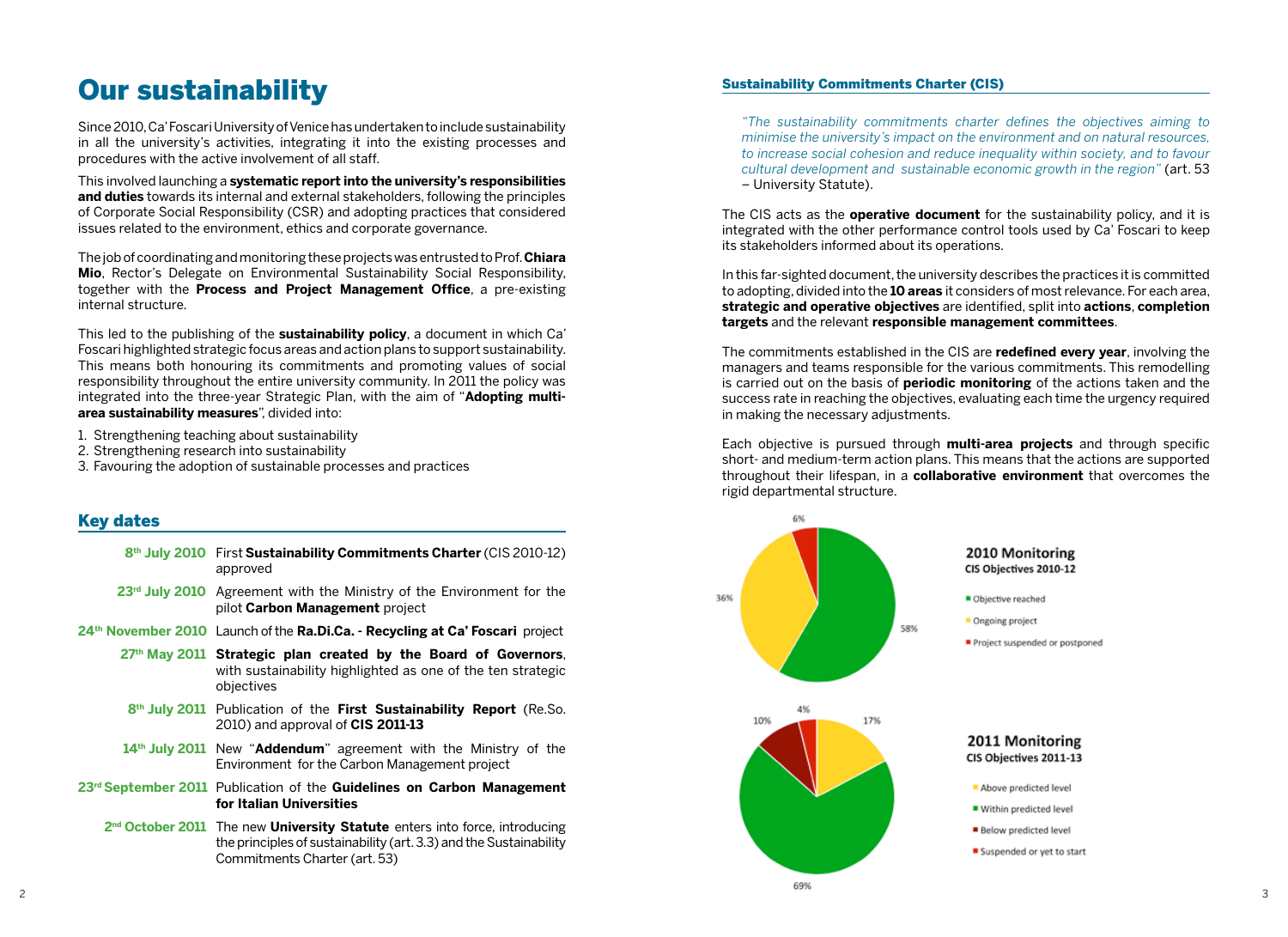## Data overview

#### Social performance

|                                       |        | <b>2011</b> compared to <b>2010</b> |
|---------------------------------------|--------|-------------------------------------|
| students enrolled                     | 19.346 | -2.68%                              |
| graduates per calendar year           | 3.563  | $+0.23%$                            |
| telework contracts                    | 26     | +23.81%                             |
| staff classified as legally protected | 72.0%  | $+10.77%$                           |



#### Environmental performance

Annual energy consumption is directly influenced by many factors, which can only partially be controlled and predicted. These factors include, but are not limited to: an increase in the services provided and the hours they are provided for; activities linked to scientific research; and overall weather conditions. For a complete examination of the topic please refer to the full version of Re.So. 2011.

|                                                      | 2011      | compared to 2010 |
|------------------------------------------------------|-----------|------------------|
| Electricity consumption (kW/h)                       | 7.997.686 | $+7.2%$          |
| Gas consumption $(m^3)$                              | 831.971   | $-16.4%$         |
| Water consumption $(m^3)$                            | 115,613   | $-11.6%$         |
| Emissions per student ( $Kg CO2eq$ )                 | 603       | $+3.1%$          |
| Emissions per employee (Kg CO <sub>2</sub> eq)       | 10.882    | $-1.1%$          |
| Emissions per m <sup>2</sup> (Kg CO <sub>2</sub> eq) | 156       | $-0.3%$          |

#### **GHG EMISSIONS**



#### Economic performance

From 2011 the funds from the European Union also include the sums from the European Social Fund (ESF) which were previously classified as income from Local/Regional bodies.

#### **2011 Income**

| <b>Source</b> (in thousands of $\epsilon$ )           |         | 2011* change from 2010 |
|-------------------------------------------------------|---------|------------------------|
| Government funds                                      | 84.534  | $+2\%$                 |
| European Union                                        | 11.102  | +295%                  |
| Local bodies, public bodies and private individuals   | 7,936   | $-37\%$                |
| International organisations                           | 622     | $-44%$                 |
| Student fees                                          | 26,991  | $+5%$                  |
| Loans                                                 | 8.222   | $-18%$                 |
| Commercial activity                                   | 2.667   | $-12%$                 |
| Other income                                          | 1,488   | $+1\%$                 |
| <b>TOTAL INCOME (excluding clearing transactions)</b> | 143.564 | $+3%$                  |

\* Preliminary results, subject to minor variations. The final results will be published as soon as they become available on the online version of Re.So, at **www.unive.it/sustainability**

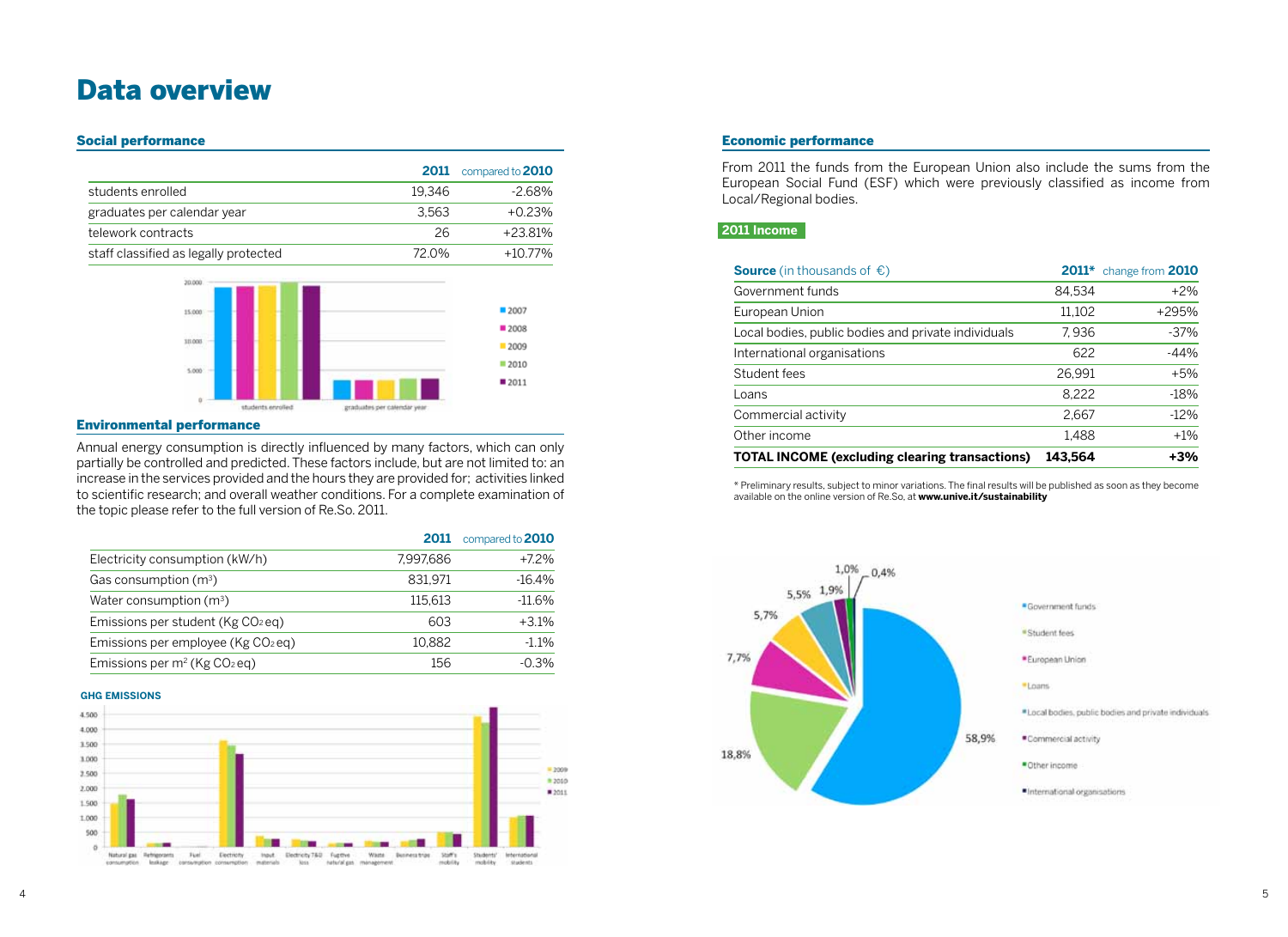#### **Breakdown of expenditure in 2011**

| Sum (in thousands of $\epsilon$ )*<br>Entry                                          |         |
|--------------------------------------------------------------------------------------|---------|
| Building works                                                                       | 5.449   |
| Acquisition of durable goods                                                         | 3,397   |
| Transfers for investment in other universities                                       | 433     |
| <b>Shares</b>                                                                        | 39      |
| Total expenditure on investments                                                     | 9,320   |
| Loan repayment                                                                       | 7,537   |
| Human Resources                                                                      | 78,868  |
| Acquisition of consumer goods and services                                           | 17.748  |
| Payments to students (including tax refunds)                                         | 8,102   |
| Tax                                                                                  | 1,697   |
| Current transfers to third parties (the Government, research bodies, other subjects) | 2,412   |
| Other current expenditure                                                            | 1.706   |
| <b>Total current expenditure</b>                                                     | 110,535 |

\* Preliminary results, subject to minor variations. The final results will be published as soon as they become available on the online version of Re.So, at **www.unive.it/sustainability**



61,9%

Other current expenditure

# Monitoring of the CIS focus areas

Each of the CIS focus areas has one or more strategic objectives, which will be pursued through **specific activities**. The following is a summary of the **ongoing actions**, the **results achieved in 2011** and the **objectives planned** for each area in 2012.

### **GOVERNANCE**

**Promote the sustainability policy and apply it to all practices at the university**

#### **Ongoing actions**

- to carry out periodical monitoring of the actions outlined in the CIS and publish the results in an annual report
- to revise the CIS commitments annually on the basis of reports by the various Operational Teams regarding urgency and needs
- to integrate the sustainability commitments into each manager's list of objectives
- to publicise the activities and the results of the sustainability policy through all the university's communication channels.
- to develop relations at an international level with other sustainable universities

#### **2011 Results**

- a new central coordination office was created, which has prioritised consultation with social partners, aiming to draw up a new teaching model based on the actual needs of the labour market
- sustainability was integrated into the work plan of every manager and director: 58% of the objectives of the university's various offices are linked to sustainability
- 11 conferences on the topics of identity, gender, immigration and human rights were organised by the Equal Opportunities Committee

#### **Objectives for 2012**

- to develop a management system for health and safety in the workplace
- to enhance the sustainable teaching already on offer and develop guidelines to identify the teaching which can be directly or indirectly linked to the aims of environmental and social training and education
- to create a calendar of events dedicated to sustainability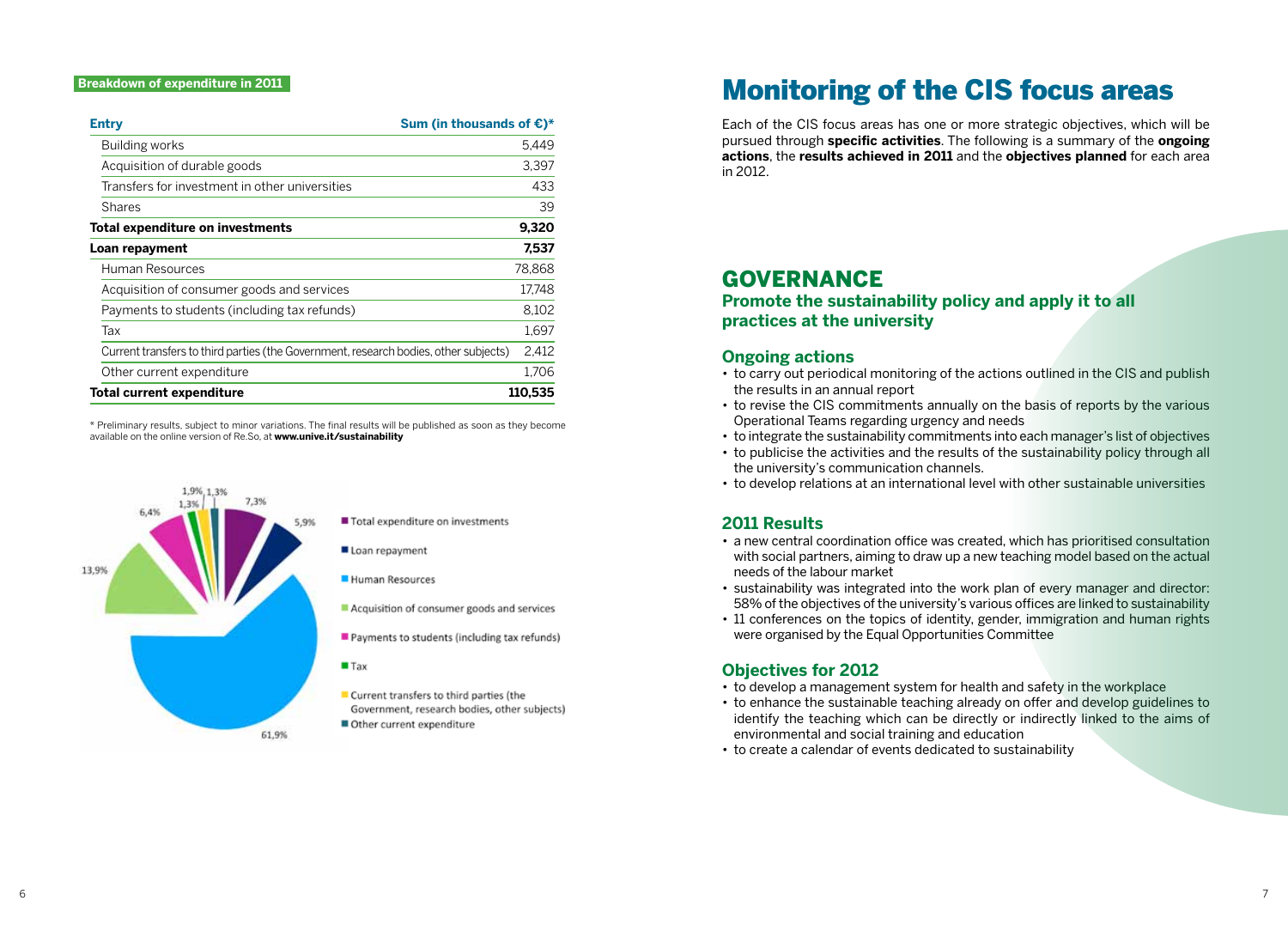### STUDENT

**To promote student satisfaction, supporting the right to study, making services more efficient and encouraging students to get involved in topics connected to sustainability**

#### **Ongoing actions**

- to increase the services which provide high added value to students: more procedures available online and more efficient services for students, including part time students and new alumni
- to encourage student representatives to add sustainability to activities organized by student bodies
- to plan specific activities for students to favour the awareness and spread of sustainable practices

#### **2011 Results**

- a competition related to recycling methods called "Differenziatest" was organised for students, with 369 students taking part
- the university web portal was restyled and redesigned to make it more useroriented
- the digital library was developed, providing access to over 25,000 e-journals and almost 27,000 e-books
- best practices for handling complaints were defined by the university's Public Relations Service (URP)

#### **Objectives for 2012**

- to launch the "cash-less" project, which will allow a single card to be used for all photocopying services throughout the university
- to implement measures to support the use of the multi-service card as the only tool for financial operations between the university and students
- to develop additional web applications to replace procedures previously managed using paper-based methods

### **WASTE**

#### **To protect the environment and the region through proper waste management**

#### **Ongoing actions**

• to record and monitor the amount of waste produced, divided by waste type

#### **2011 Results**

• recycling started in ten university campuses, making up 62% of the total area

#### **Objectives for 2012**

- to implement the collection and consumption monitoring procedures from the pilot Ra.Di.Ca. (Recycling at Ca' Foscari) project
- to set up the implementation procedure for the new regulations for the management of special waste from the Faculty of Sciences (in compliance with the SISTRI waste tracking system)

### **SUPPLY CHAIN**

**To set up a system of Sustainable Public Procurement (SPP) , in other words launching purchasing practices which not only involve the traditional criteria of functionality and value, but also consider the principles of sustainability** 

#### **Ongoing actions**

• to consider social and environmental criteria when choosing goods and services to purchase, and to draft university guidelines in this regard

#### **2011 Results**

- ten supply contracts were drawn up using social and environmental criteria, equivalent to 71% of the total economic value of the contracts in operation
- an experimental platform was set up to allow university departments to order materials online directly from the suppliers chosen by the university

#### **Objectives for 2012**

• to implement the internal e-procurement platform dedicated to the university's internal departments

### **STAFF**

#### **To promote the well-being of workers at the university and to support a responsible approach from staff members**

#### **Ongoing actions**

- to provide training sessions to spread knowledge about sustainability issues
- to continually increase the number of telework posts

#### **2011 Results**

- 
- three agreements were signed in support of parenting<br>• two new resources dedicated to sustainability projects were adopted, the post of the person responsible for the Carbon Management project was renewed, and there is now an Energy Manager
- two seminars were held on sensible eating as part of training activities on wellbeing at work
- the first risk assessment for the use of carcinogenic substances on university campuses was published
- staff from six university departments took part in a programme to analyse the risk of work-related stress

#### **Objectives for 2012**

- to hold managerial style training sessions to support a results-based culture
- to assess the chemical, physical, biological and radioactive risks at the university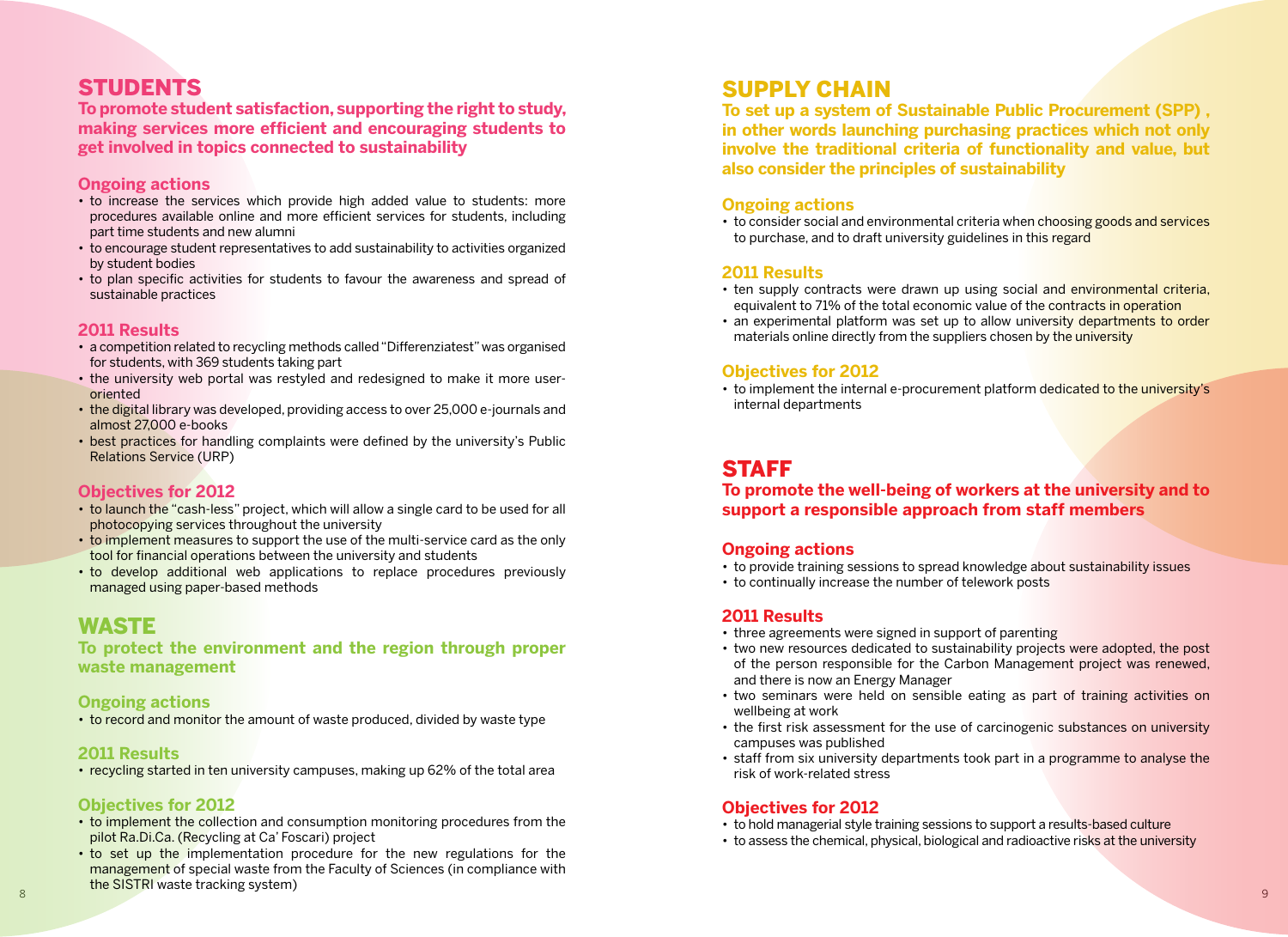### **ENERGY**

**To improve the energy efficiency performance of the university's facilities. Since 2011 the ongoing objectives of the pilot "Carbon Management" project have been integrated into this area**

#### **Ongoing actions**

- to record the energy consumption systematically in a dynamic and comparative database
- to monitor energy consumption of facilities through accounting, building records, analysis and remote controlled devices

#### **2011 Results**

- the university's Energy Management Plan was launched, with the aim of increasing the efficiency of energy use and utilising renewable sources
- an energy survey was carried out for all the university's buildings
- ACE certification (Attestato di Certificazione Energetica Energy Certification) was obtained for the new buildings
- the potential use of renewable energy sources in some parts of the university was evaluated
- the initial phase of the Carbon Management project was completed, producing related Guidelines

#### **Objectives for 2012**

- $\cdot$  to evaluate the technological opportunities to manage CO<sub>2</sub> emissions systematically
- to launch projects that make use of renewable sources
- to begin the procedure to obtain LEED certification for the Ca' Foscari main building

### **WATER**

#### **To improve energy efficiency in water management**

#### **Ongoing actions**

• to record water consumption systematically, setting up a dynamic database for analysis

#### **2011 Results**

- standard maintenance work was carried out, making the system more efficient, with a saving of 11.6% compared to 2010
- a new refrigerator was installed at the Learning Centre Library, which led to a reduction in water consumption

#### **Objectives for 2012**

• continue with measures to limit water consumption

### **MATERIALS**

**To protect the environment and the region by increasing digitalisation and dematerialisation in the university's administrative procedures**

#### **Ongoing actions**

• to improve accounting procedures using electronic payment orders

#### **2011 Results**

- 110 desktop computers were replaced with thin clients on centralised servers
- the IT protocol was extended to 61% of the university's facilities, leading to a 5% reduction in paper consumption
- an experiment to eliminate the paper copy of student records was launched
- the Digital Administration Code (Codice delle Amministrazioni Digitale CAD) was extended to cover 70% of the university

#### **Objectives for 2012**

- to launch the university-based "Ca' Foscari digital publishing"
- to complete the digitalisation of all degree theses
- to eliminate printed student records and transcripts for all courses

### **TRANSPORT**

To reduce CO<sub>2</sub> emissions by setting up a plan in place for **company transportation**

#### **Ongoing actions**

• to give an annual questionnaire to staff and students to discover their commuting habits

#### **2011 Results**

• agreements with local public transport operators were renewed to obtain subsidised season tickets for staff, with 471 yearly subscriptions bought in 2011

#### **Objectives for 2012**

• to develop an interactive CO2 calculator to allow individuals to monitor their own carbon footprint and to encourage more sustainable practices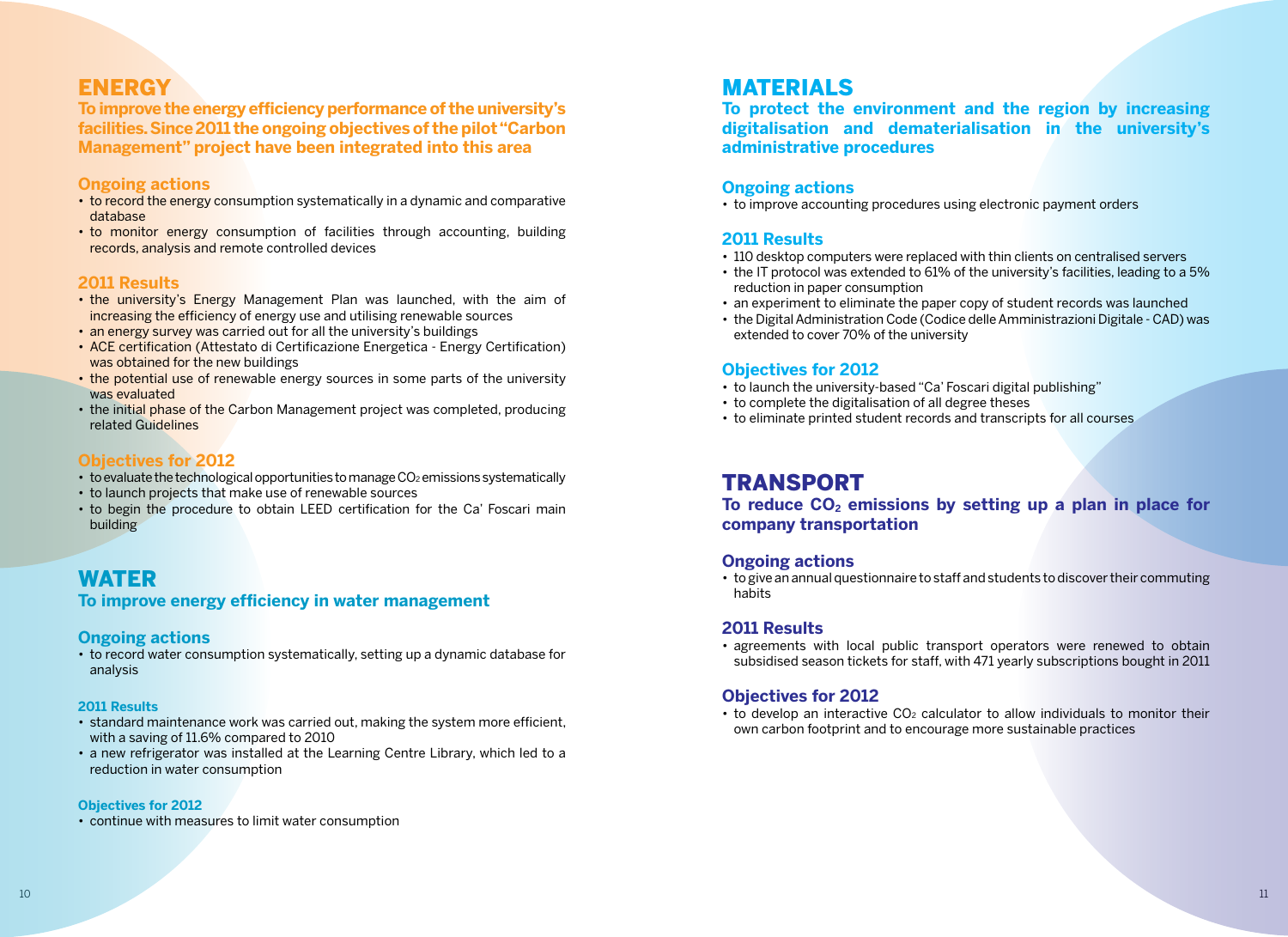### **INNOVATION**

**To invest in research into the topics of economic and social sustainability, increasing contact with stakeholders, developing investments and improving the skills of university employees and students**

#### **Ongoing actions**

- to seek national and international sources of funding dedicated to sustainability
- to organise special events to publicise the university's innovative research
- to facilitate access to and usability of data from research projects related to sustainability

#### **2011 Results**

- a structured database was created to map research skills
- an event open to local residents was organised, attracting 3000 participants
- 25 dedicated tenders were announced, and a conference was held to provide information

#### **Objectives for 2012**

- to create a tool to highlight research skills within the university on sustainabilityrelated topics
- to improve the structured research database by integrating the skills platform with the institution's website

# Promoting sustainability

#### Communication tools

Ca' Foscari has chosen to support its innovation policies by investing in new tools and communication resources. As well as its website, it uses its **webzine Infoscari**, its profile on major social networks (**Facebook** and **Twitter**), topical **newsletters** and the Ca' Foscari magazine.

Sustainability and news related to events and initiatives are disseminated through all available channels. Particularly noteworthy in 2011 were:

- ◗ **Portal dedicated to a Sustainable Ca' Foscari**: In April 2011 Ca' Foscari launched a website dedicated to sustainability, aiming to collate all information and communications relating to its sustainability activities. The portal contains information on the **university's policies** and **in depth analysis** related to sustainability. The news section publishes not only Ca' Foscari's initiatives, but also events and meetings organised within the town and region
- ◗ **Infoscari**: in 2011 the university's webzine published **22 news** items related to the university's sustainability-related activities
- ◗ **Rector's Blog**: in 2011 the Rector made **16 posts** relating to sustainability in his blog, his principal means of external communication
- ◗ **Youcafoscari**: the YouTube channel hosts a collection of **numerous videos** produced for university projects and initiatives linked to sustainability
- **▶ Radio Ca' Foscari**: for the last three years the university radio station has taken part in the national campaign "**m'illumino di meno**" (I'm Using Less Light), with special programmes focusing on the university's sustainability efforts

#### Events and initiatives

In 2011 various events and initiatives were organised to encourage students to play an active role in topics relating to sustainability. Particularly noteworthy were:

- ◗ **Freshers**: **Sustainable Ca' Foscari** initiatives were presented at all the welcome events for first year students
- **Sustainable snacks:** in collaboration with the suppliers, organic, Fairtrade, nutritional and functional **foods** were placed in all vending machines
- ◗ **Student societies**: the student society **AIESEC**, thanks to a **3,000 Euro** grant from the university, ran a series of four workshops, gave interactive lessons in English to fourth and fifth-year students at high schools signed up to the initiative, and organised Green Spritz, with fun activities and interaction on the topic of the Green Economy
- **▶ European Week for Waste Reduction 2011**: the university took part, organising a competition for students on recycling methods called "**differenziatest**", and holding the conference "**A tavola con la sostenibilità**" (Sustainable Eating) on the topic of healthy and responsible eating
- ◗ **Sustainable Ca' Foscari for Art**: during Venetonight, the night dedicated to researchers, Ca' Foscari, in collaboration with the **Accademia di Belle Arti of Venice**, organised a series of installations connected with the topic of environmental sustainability. The objective was to foster a "**sustainable debate**" on energy saving, reducing the amount of materials used, and minimising our environmental impact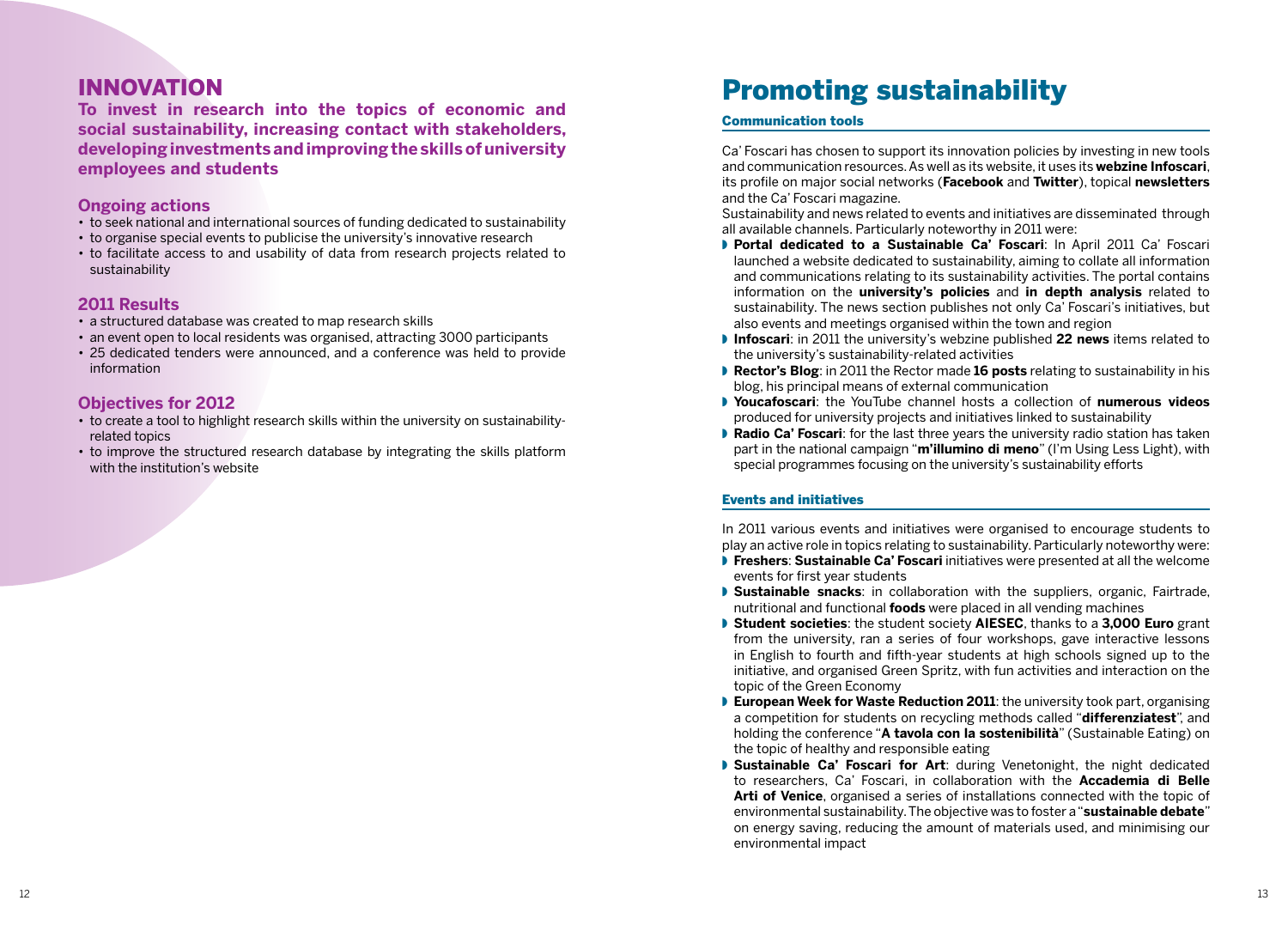

# focus on

internationalisation teaching and research dematerialisation sustainable building carbon management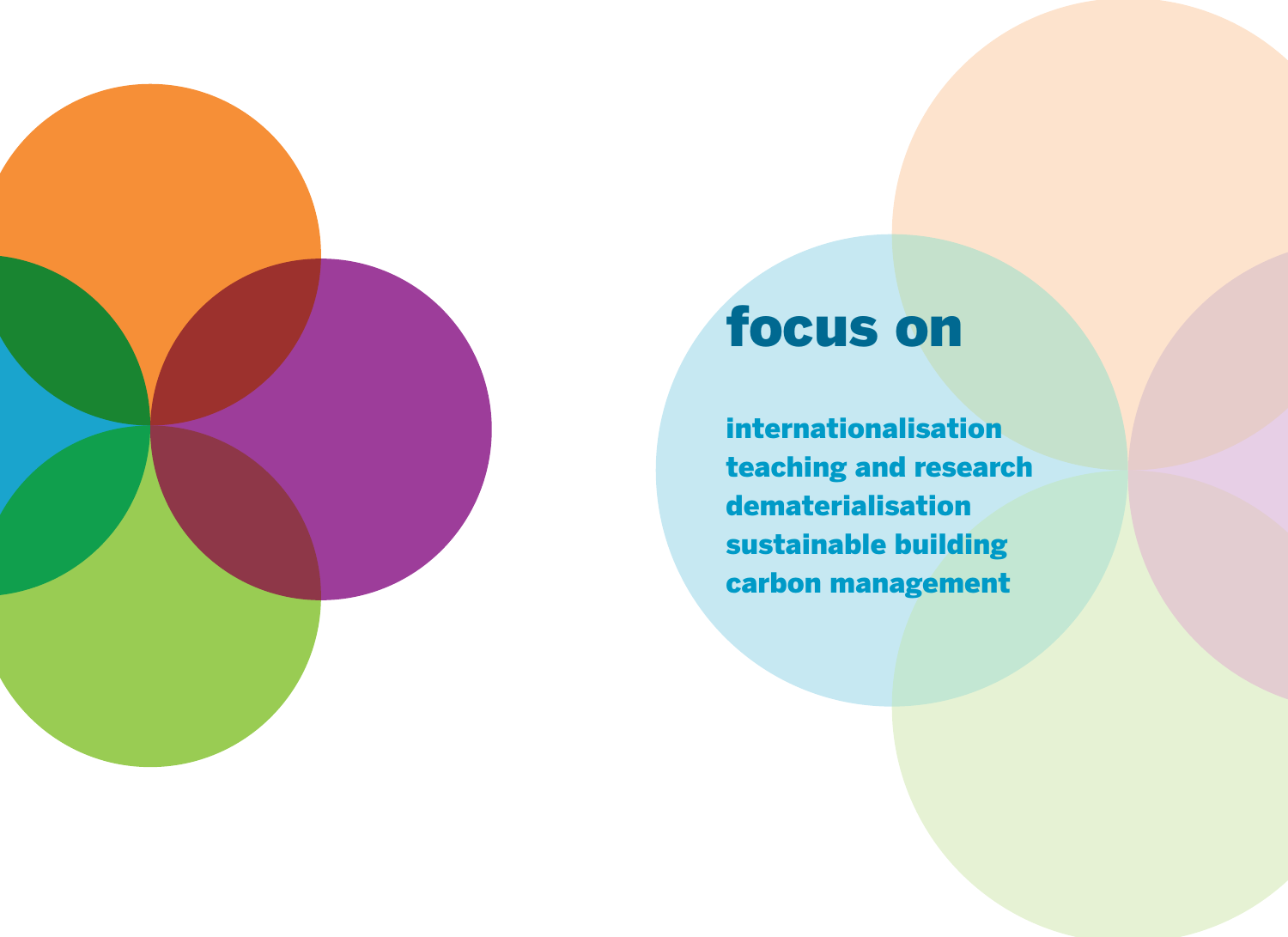# Internationalisation

#### **[WWW.UNIVE.IT /ENGLISH> INTERNATIONAL]**

Ca' Foscari promotes the **internationalisation** of the whole university in both scientific and cultural field through networks, projects and training and research agreements, promoting **mobility**, both **incoming and outgoing**, for students, lecturers and technical administrative staff.

The teaching on offer is enriched with **multidisciplinary** and **joint programmes** in collaboration with foreign universities, with teaching in languages other than Italian. The university also promotes outgoing and incoming mobility for study, work experience, research, teaching or professional training.

#### **Students**

|                                                           |         |         | 2006/07 2007/08 2008/09 2009/10 |         | 2010/11 |
|-----------------------------------------------------------|---------|---------|---------------------------------|---------|---------|
| Total outgoing students                                   | 449     | 459     | 468                             | 535     | 503     |
| Total incoming students                                   | 187     | 206     | 196                             | 211     | 257     |
| Foreign students enrolled on<br>courses at the university | $3.0\%$ | $3.3\%$ | 3.6%                            | $4.4\%$ | 4.7%    |



- ◗ Ca' Foscari has set up a series of services and initiatives for incoming international students. These include **International Welcome Days** and the **Meet a Mate** and **Buddy programmes**, and special guidance, counselling and orientation services. Furthermore, every year additional activities are organised to help international students to **integrate and enhance their experience** in Venice and at the university.
- ◗ In 2011 an **online pre-evaluation procedure for foreign candidates enrolling** on Bachelor's Degrees and Master's Degrees was launched, which allows students become familiar with administrative procedures well in advance, and to ensure continuity from their past studies into the course they aspire to follow. This **limits the use of paper materials** and **improves the quality of the services** offered to incoming students.

#### **Staff**

| <b>Researchers and foreign lecturers</b>                                |               |    | 2007 2008 2009   | 2010 | 2011 |
|-------------------------------------------------------------------------|---------------|----|------------------|------|------|
| Foreign researchers on campus                                           | 10            | 11 | -12              |      | 14   |
| Foreign research grant holders                                          | $\mathcal{P}$ |    | 16<br>8          | 14   |      |
| Visiting professors                                                     |               |    | $\left( \right)$ | h    |      |
| Foreign lecturers and researchers (% of total) 4.5% 4.7% 4.4% 4.9% 5.2% |               |    |                  |      |      |



- ◗ Ca' Foscari encourages **administrative staff and lecturers** to improve their training by following international mobility programmes, such as the **Lifelong Learning Programme - Erasmus**.
- ◗ The University welcomes professors, researchers and highly qualified scientists from foreign universities, research institutions or advanced training institutions to Ca' Foscari, strengthening the **internationalisation** and the **cultural and scientific development** of the university. It also promotes the role of **Visiting Professor** (or Visiting Researcher, if no teaching is involved).
- ◗ Every two years the university organises the **Erasmus Staff Training Week**, when Ca' Foscari welcomes technical administrative staff from other universities. All of the university's facilities are involved, and so our staff can **experience an international exchange** without leaving their usual workplace.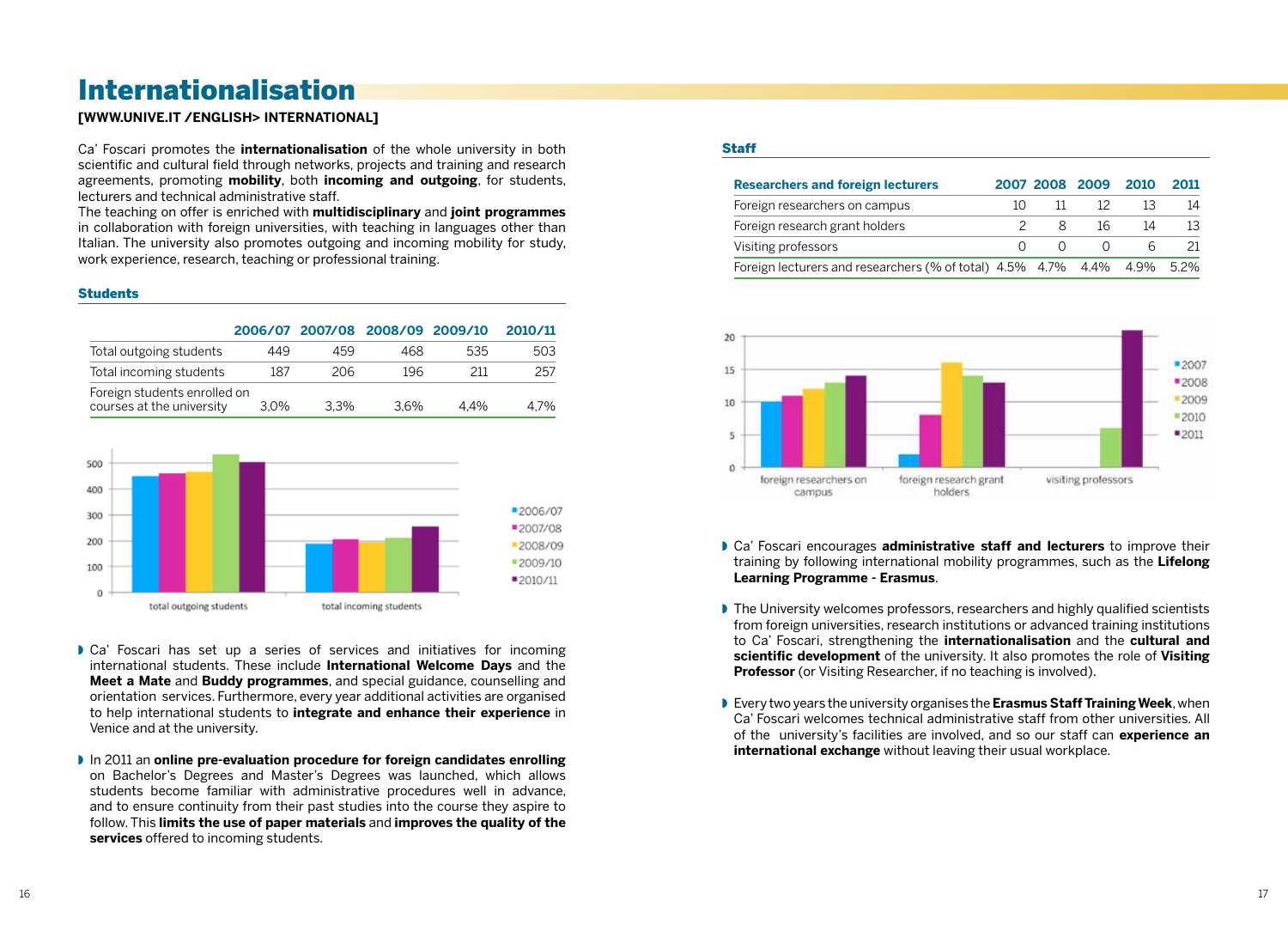#### Sustainable networks

#### **[WWW.UNIVE.IT/SUSTAINABILITY > ABOUT > CERTIFICATIONS & NETWORKS]**

During 2011 Ca' Foscari took part in some important initiatives and international networks which aim to unite institutions and universities that are working to promote the spread of a culture of sustainability.

#### *Global Compact Network and PRME*

The Global Compact Network is a multi-stakeholder network promoted by the



UN that unites governments, businesses, United Nations agencies, trade unions and civil society organisations. It aims to **promote 10 universal principles on a global scale** in the fields of human rights, labour, environmental protection and anti-corruption. The **PRME** (Principles for Responsible Management Education) initiative divides this commitment into another 6 principles which relate specifically to advanced training institutions.

- ◗ Ca' Foscari has **integrated the principles of Global Compact and PRME** into the objectives set out in the Sustainability Commitments Charter.
- ◗ The Delegate on Environmental Sustainability and the University's Social Responsibility participated in the **Steering Committee** of Network Italy.
- ◗ Ca' Foscari took part in the survey '**The Issue of Poverty in Management Education. Challenges. Opportunities. Solutions**', used by the PRME to investigate the methods and solutions that should be adopted to tackle the issue of poverty. The results will be presented in June 2012 at the 3<sup>rd</sup> Global Forum for Responsible Management Education in Rio de Janeiro.

#### *UI GreenMetric World University Ranking 2011*

UI GreenMetric World University Ranking 2011 is an international ranking system



created by **Universitas Indonesia** to map the commitment of various universities worldwide to becoming more environmentally sustainable. In 2011, 178 universities from 42 Countries took part. A league table is compiled every year from the results of the research, aiming to paint a **picture of the sustainability measures and policies** put in place by universities all over the world.

■ Ca' Foscari took part in the 2011 ranking, and came 120<sup>th</sup>, ranking as the **third highest Italian university**.

#### *ISCN – International Sustainable Campus Network*



The International Sustainable Campus Network is a global forum which helps academic institutions exchange ideas, information and best practices, with the aim of **integrating sustainability into university procedures**. 25 universities from all over the world have al-ready signed up, committing themselves to setting objectives on the basis of three shared principles and to reporting openly and regularly on their progress.

The three principles referred to are:

Principle 1. "Buildings and their sustainability impacts" Principle 2. "Campus-wide planning and target settings" Principle 3. "Integration of research, teaching, facilities and outreach"

**PRINCIPLE ONE Buildings and their sustainability impacts**

**PRINCIPLE TWO Campus-wide planning and target settings**

**PRINCIPLE THREE Integration of research teaching, facilities and outreach**

◗ In 2012 Ca' Foscari became the **second Italian university** to join the ISCN Forum.

#### *Other initiatives*

In 2011 Ca' Foscari participated in two international conferences on sustainability issues:

- ◗ **Integrating Sustainability into Business Schools** at the University of Nottingham
- ◗ **EUA Annual Conference 2012: The Sustainability of European Universities** at the University of Warwick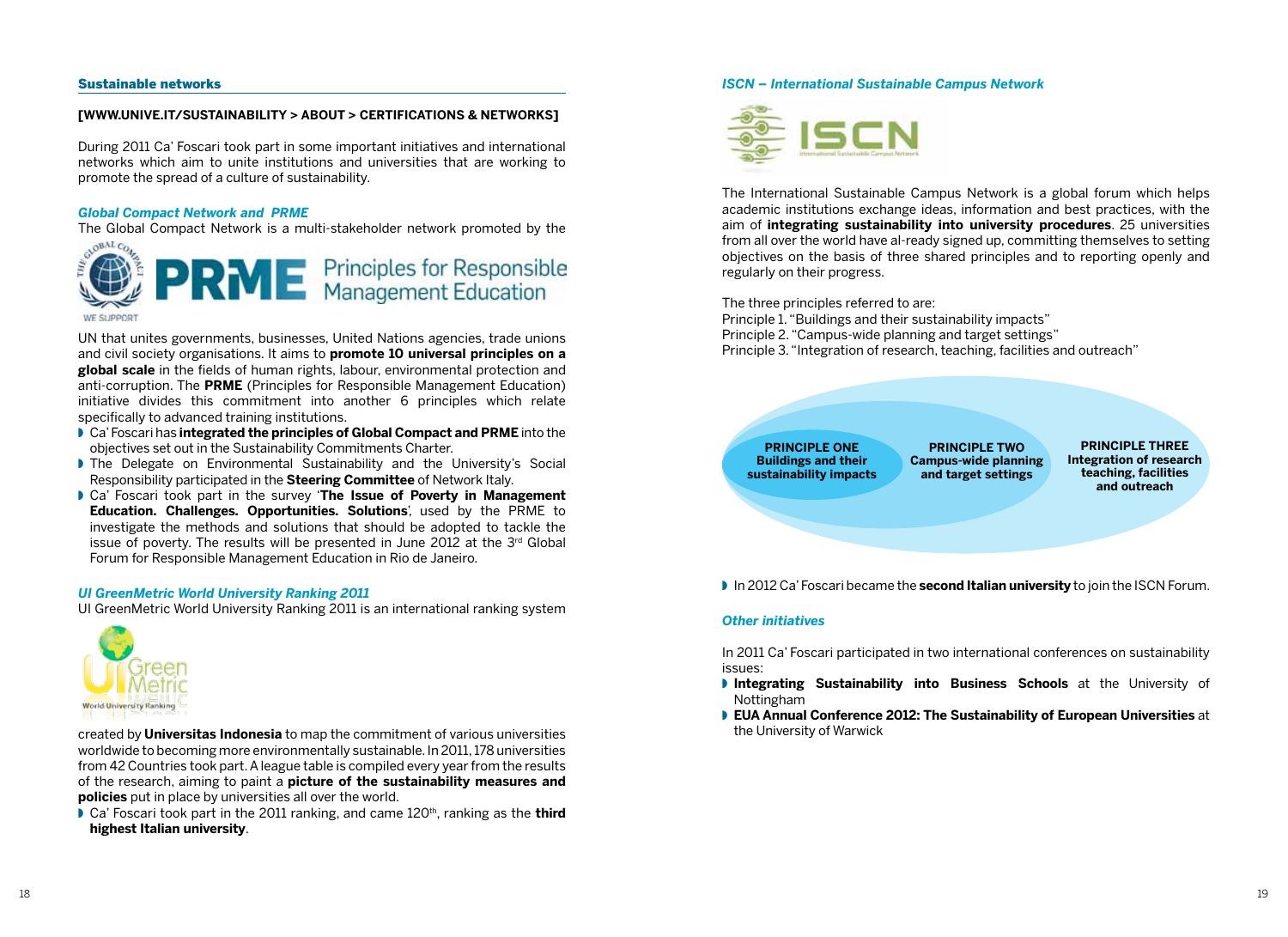# Teaching & Research

#### **[WWW.UNIVE.IT/SUSTAINABILITY > TEACHING & RESEARCH]**

Ca' Foscari has decided to make optimising research and teaching related to sustainability one of its strategic objectives. In 2011 the university began the first stage of this commitment, **improving the existing measures** in place and choosing more effective tools to continually increase the quantity and quality of sustainable content in the teaching and research carried out at the university. To map the teaching and research several useful **key words** were chosen to facilitate a selection process within both the university database and the national Uniservice database.

This work was coordinated by the Central Administration's **Process and Project Management Office**, with the collaboration of the **Departments and Interdepartmental Schools**.

#### *Key words divided into the three dimensions of sustainability*



#### **Teaching**

The new organisational model launched in 2011 at Ca' Foscari led to the creation of a **single centralised committee that plans the teaching offered by the whole university**, with the aim of optimising resources and balancing timetables and plans.

In order to strengthen the teaching of sustainability, the teaching on offer in 2011/12 was analysed in detail to find **content** at least partially **related to sustainability** within the **university's individual courses.** In addition, the courses that implement **sustainable practices** such as reducing paper-based resources in favour of online interactive tools and open source software were noted.

This initial selection was made by the Departments and Interdepartmental Schools, whilst from the next academic year **every lecturer** compiling his or her teaching schedule will be able to note if the course contains aspects of sustainability, both in its content and in the teaching methods.

#### *Summary of results*

#### **2011/12 Academic Year**

| Total number of courses with sustainable content                                                                                 | 702        |
|----------------------------------------------------------------------------------------------------------------------------------|------------|
| Total number of courses with at least one sustainable approach<br>(digital lecture notes, open source tools, online forums etc.) | 886        |
| Total number of courses where all the CFUs<br>(university teaching credits) are sustainable                                      | 393        |
| Total number of sustainable CFUs out of the total<br>CFUs on offer in the 2011/12 academic year                                  | 2683/10732 |

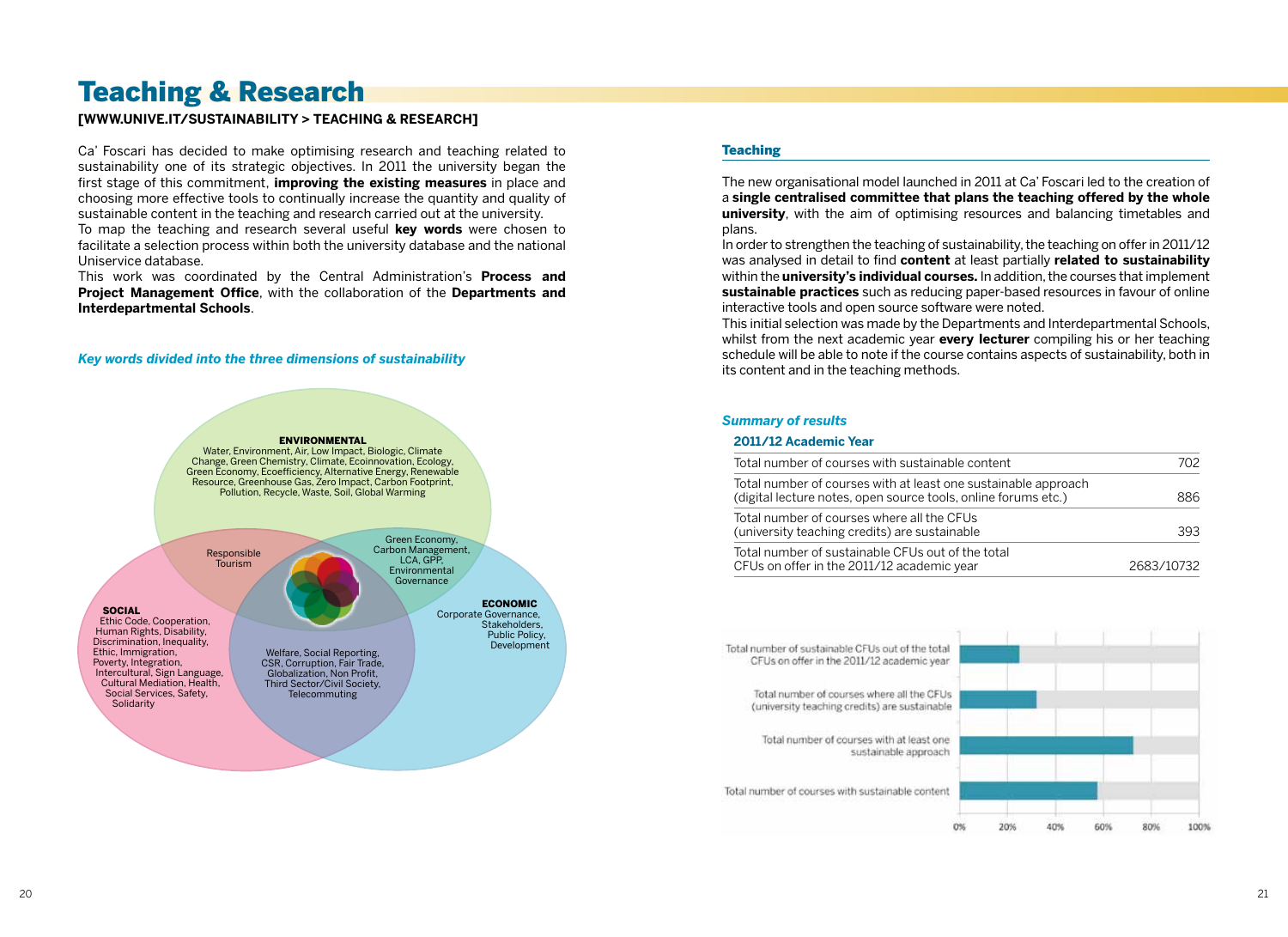#### Research

At a particularly difficult time for universities, Ca' Foscari believed it was crucial to forge **stronger relations with the regional manufacturing sector**, in order to provide the social and economic system with people who are highly qualified in interpreting, directing and responding to the need for scientific knowledge and advanced technology. Research was reorganised during the 2010/11 academic year along with the reduction in the number of Departments from 19 to 8. The University's research centres were also merged as part of this process, but they continue nevertheless to pursue projects of high scientific importance, supervised by the lecturers within each department. In order to extend the vision of sustainability into the sphere of research, **Mapping of research into sustainability** was carried out in 2011, divided into three areas: lecturers involved in sustainability issues, related research projects concerning national or international issues, and related publications.

#### *Summary of results*

#### **Outline of lecturers involved in sustainability issues**

| Lecturers with skills in sustainability                                            | 89 (17.38% of the total) |
|------------------------------------------------------------------------------------|--------------------------|
| Lecturers currently undertaking research in the field of<br>sustainability         | 91 (17.77% of the total) |
| Lecturers who have received financial support for<br>sustainability-related topics | 53 (10.35% of the total) |

#### **Related research projects on national and local issues**

- ◗ "**Quality of research and scientific documentation in Educational Science**": a project to reconstruct the ontology of Educational Science, creating conceptual representations and maps and experimenting with Open Access and Open Culture tools.
- ◗ "**Integrated approaches to the evaluation of the ecological state and the halieutic management of transitional aquatic ecosystems**": this project aims to develop an approach to evaluating the ecosystems of transitional waters, with particular reference to Italian lagoon ecosystems
- ◗ "**Horizons**": a project attempting to revitalise historic town centres and make them commercially viable, aiming to incentivise the re-launch of local services, redevelop and revitalise town centres and create a safer urban environment.
- ◗ "**Health protection and prevention of risks from anthropogenic pollution**": this project aims to support the sustainable development of the Galapagos Islands, trying to balance the primary needs of the population with economic and social growth, and focusing on protecting sanitary levels, on public health and on preserving the natural environment.
- ◗ "**Actions to aid the strengthening and recovery of vegetal biodiversity for damaged or replanted lowland forestry formations**": this studies the ex-situ conservation and nursery reproduction of herbaceous woodland species, with the aim of evaluating how to conserve and then propagate the species, to make them available for environmental recovery programmes.

#### **Related research projects on international issues**

- ◗ "**MEDINA Marine Ecosystem monitoring Dynamics and Indicators for North Africa**": financed by the Seventh Framework Programme (FP7) in the Environment category. The project aims to increase the capacity of the countries of North Africa to monitor the ecosystems of their coastal areas and therefore to implement policies, agreements and environmental protocols.
- ◗ "**NANOFORART NANO-materials FOR the conservation and preservation of movable and immovable ARTworks**", financed by FP7 in the Environment category. The project aims to develop and experiment with new nanomaterials that can be used to conserve artworks and monuments.
- ◗ "**FORCE Fisheries and Aquaculture-Oriented Research Capacity in Egypt**", financed by FP7. The aim of this project is to increase the capacity of the Egyptian National Institute of Oceanography and Fisheries (NIOF) to carry out research for the implementation of sustainable development policies for fishing and aquaculture in Egypt, and, more generally, on the North African Mediterranean coastline.
- ◗ "**MD Emergence by Design**", financed by FP7 in the ICT category, aims to devise a series of processes, partly supported by ICT, which will help to urge civil society to create a socially sustainable future.
- ◗ "**PRECSTUDE Precarious work amongst students in Europe**", financed by the DG for Employment, Social Affairs and Inclusion. The project sets out a comparative study of the problem of precarious work for young people in seven different European Countries.

#### **Related publications**

In 2010 a database was launched that compiles all the research results (publications) on topics related to sustainability, using the Uniservice research portal.

In 2011 there were **73 related publications** (10.4% of the total), with most contributions from lecturers in scientific disciplines, followed by those from economics-related subjects, which were often linked to the social sector.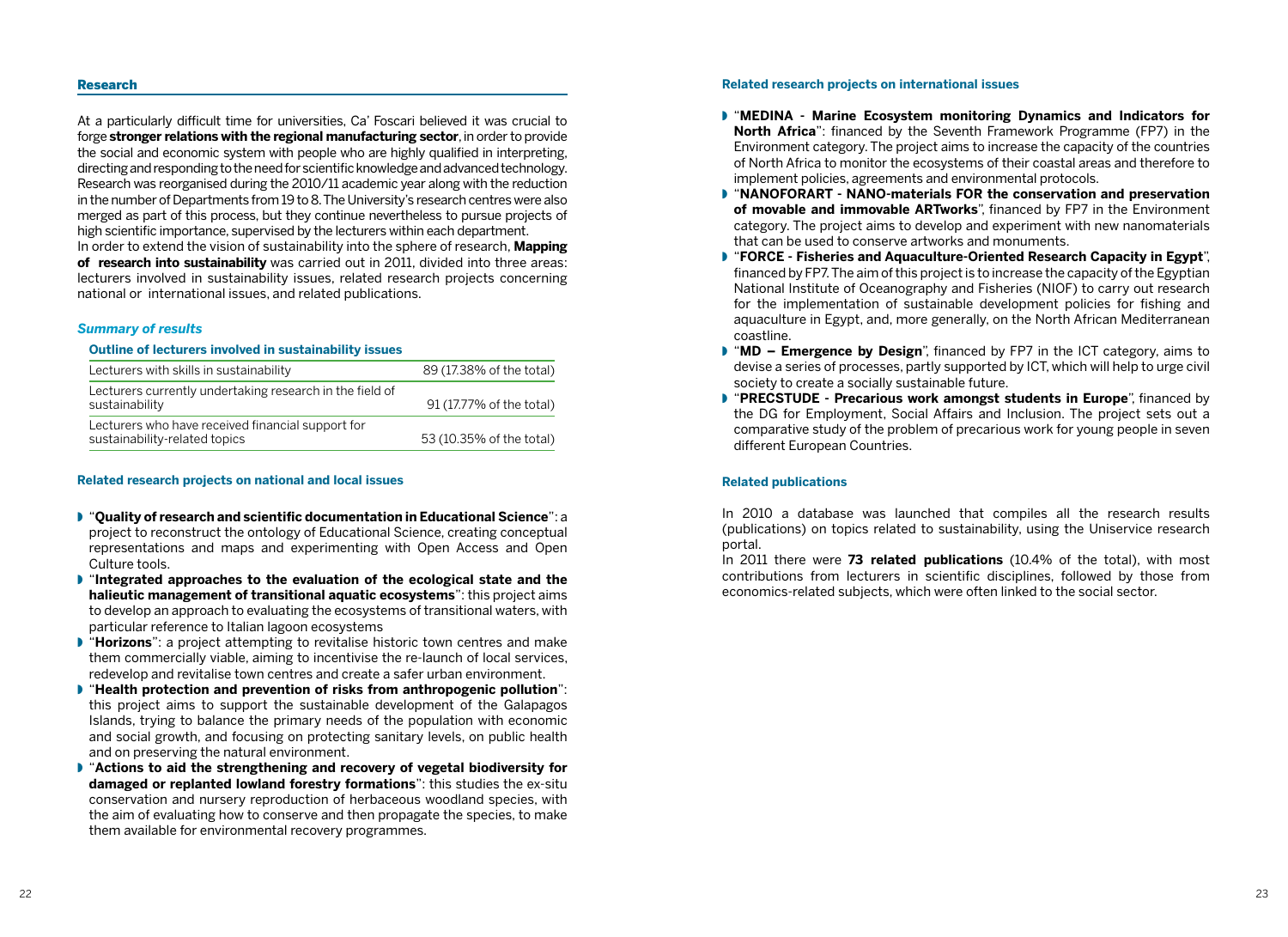# Dematerialisation

**Dematerialisation** is one of Ca' Foscari's strategic objectives, in parallel with the **increased digitalisation** of administrative procedures. This aims on the one hand to achieve organisational and social changes, and on the other hand to have a positive impact on environmental sustainability, for example decreasing the consumption of energy and materials, reducing waste and minimising the need for staff to travel. The results in this sector were achieved through various innovative programmes in many areas of the university.

#### Digital Administration Code (Codice delle Amministrazioni Digitale - CAD)

The CAD sets out a wide variety of operations, to which all sectors of Public Administration are to conform in order to radically reform administrative management. Ca' Foscari launched this ongoing process, and in 2011 many initiatives were implemented, including:

- ◗ **Online protocol** now active throughout the university
- **Certified email** available for all cost centres and for the main offices of the Central Administration
- ◗ **Payment orders** now exclusively dealt with **online**
- ◗ Online applications to manage the **whole staff authorisation process**
- ◗ Since 2011 **feedback forms on the quality of services and teaching** have been delivered **online**, and the results are published in a special section of the university's website

#### Library services

- ◗ In 2011 almost **27,000 e-books** and reference works were available to students both in the libraries and through remote access
- ◗ A **laptop hire scheme** was launched
- ◗ Over **1,600 pages of documents** were digitalised, in addition to doctoral theses, in the process of creating digital archives
- ◗ All paper subscriptions were converted into digital subscriptions, making approximately **26,000 e-journals** available

#### Cash-less

The cash-less project aims to provide university users with access to a variety of services through a **single multi-purpose card** for electronic money management. The sub-project **Printing Management** was launched in 2011, aiming to make printing, photocopying and scanning facilities available throughout the university both to students and to staff.

#### Mav on demand

With effect from the second instalment of fees and contributions in the 2010/11 academic year, a new means of paying fees, "**MAV on demand**", was launched. This allows students to receive a code, including via mobile phone, which can then be used to make the payment in any bank in Italy. This system, as well as increasing **students' rating of the quality of the service, allows the procedures, materials, printing costs and sending of receipts to be optimised**, as well as minimising potential delivery errors.

## Sustainable building

In line with its sustainability policy, the university has launched a series of operations to **improve the energy consumption and environmental performance** of its buildings. This means a series of efficiency measures and, where possible, the use of renewable energy sources, whilst bearing in mind the limitations of Ca' Foscari due to its significant number of historic buildings.

#### Energy Management

The Energy Management office was developed within the Estates and Acquisitions Services Area in 2011, with the objective of making the mechanical and electrical equipment at the University more efficient. The staff within the office work to:

- **▶ Carry out audits and inspections** on the campuses to identify the various energy-related issues, so they can be evaluated and compared
- ◗ Create and update **detailed databases for gas, electricity and water consumption** in each building
- ◗ **Compare the various solutions** adopted on the different campuses and the effectiveness of the measures already in place
- ◗ Propose **improvements for existing equipment** and draw up projects for the implementation of new technologies

#### Environmental improvements to the San Giobbe campus

In 2011 the Italian Ministry of the Environment published the "**Ministerial Decree no. 468, dated 19th May 2011 - Access to co-financing for projects for the implementation of technologies for energy efficiency and renewable energy sources within public buildings**", which allows co-financing from the Ministry of the Environment for projects proposed by public bodies to improve the efficiency of energy resource use.

Ca' Foscari University decided to run a feasibility study, including the use of skilled professionals from outside the university, for participation in this project.

- The measures proposed aim to:
- ◗ **Reduce the energy required** to meet the needs of the campus
- **Improve the efficiency** of existing equipment
- ◗ Increase the percentage of energy produced by **renewable sources**

It has been estimated that electricity consumption has decreased by around **63%**; gas consumption has fallen by about **6%** and CO2 emissions have been reduced by **45%**.

#### LEED Project

During 2011 the university began to check whether it fulfilled the necessary minimum requirements to obtain **LEED EB: O&M certification** for Ca' Foscari's historical main building.

This certification would be one of the first to be awarded for a prestigious historical building, and to obtain it more stringent sustainability criteria than those currently in place will have to be adopted. From an organisational point of view the work will create healthier studying and working spaces, contributing to improved productivity, health, comfort and safety for its users.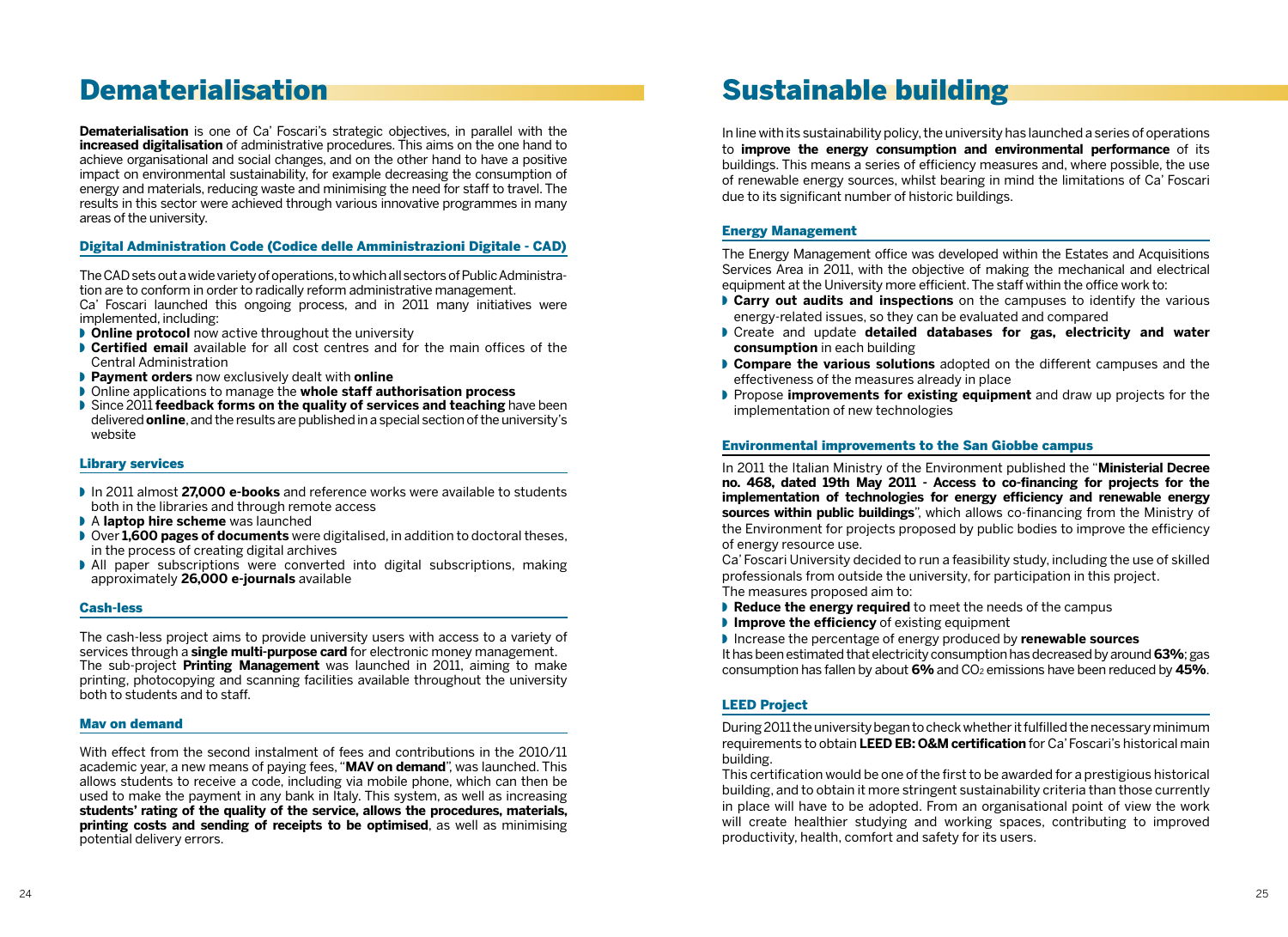# Carbon Management

#### **[WWW.UNIVE.IT/SUSTAINABILITY > CARBON MANAGEMENT]**

As part of its environmental sustainability policy, in 2010 Ca' Foscari launched, in collaboration with the **Italian Ministry of the Environment and Protection of Land and Sea (MATTM)**, the pilot "Carbon Management" project, followed in 2011 by the "**Addendum**" project.

The aim of the project is to develop effective **ways of calculating** CO<sub>2</sub> emissions for complex structures like Universities, and then to **define targets for reducing GHG emissions**, to be achieved by implementing suitable plans promoting energy saving, efficiency and effectiveness.

For 2012 it is planned, as part of the "Addendum" project, to design and develop a **CO2 calculator**, a tool available online allowing individuals to calculate their carbon footprint and receive suggestions on how to reduce their environmental impact.

#### Results of the project in 2011

- ◗ The **collection and analysis of data** on direct and indirect energy consumption was completed for all university campuses
- ◗ **Ca' Foscari's carbon footprint** was calculated for 2009 and 2010
- ◗ The **Guidelines on Carbon Management for Italian Universities** were published, describing both the model used and the results of its application at Ca' Foscari **University**
- ◗ **Targeted communication**, through the appropriate section of the website dedicated to sustainability, and the organisation of promotional events
- ◗ **Attainment of the Validation Certificate** for 2009 and 2010 issued by **Bureau Veritas Italia**, certifying that the GHG inventory was conducted in accordance with the requirements of **ISO 14064-3:2006**

Verifica dell'Inventario di GHG dell'Università Ca<sup>+</sup> Foscari Venezia condotta conformemente ai requisiti previsti dalla Norma ISO 14064-3:2006 Bureau Veritas Italia SpA



Move Forward with Confidence



### Ca'Foscari *Alumni* and Sustainability Alumni

*Sustainability in my view is development which makes someone happy and content to grow through working with other people, to create a product or provide a service which makes at least a small difference to the environment and our society.*

**Dr. Gianluca De Nardi** HR partner for the shops CuoreBio and NaturaSì, Ecornaturasi S.p.A.

*If, working on the basis of merit, the University produces scientific research, optimises its processes and services and directs its citizens towards a less energy-hungry culture, it can make an enormous difference to Sustainability without having to promote "living like paupers".*

**Dr. Mario Morino** Administration and Finance Manager, S.I.F.A. S.c.p.A.

*It is being able to say one day that you have helped to make the world better than it was when you found it, without having made the same thing impossible for future generations.*

**Dr. Elvis Colla** Marketing & Sales Director at TEXA S.p.A.

*Only man can preserve the environment for the benefit of current and especially future generations: the choice and the diffusion of a positive lifestyle, which minimises the direct and indirect impacts on the environment, are the responsibility of each of us.*

**Dr Anna Taddei** Brand Management and Foreign Relations Manager, AGSM Verona S.p.A.